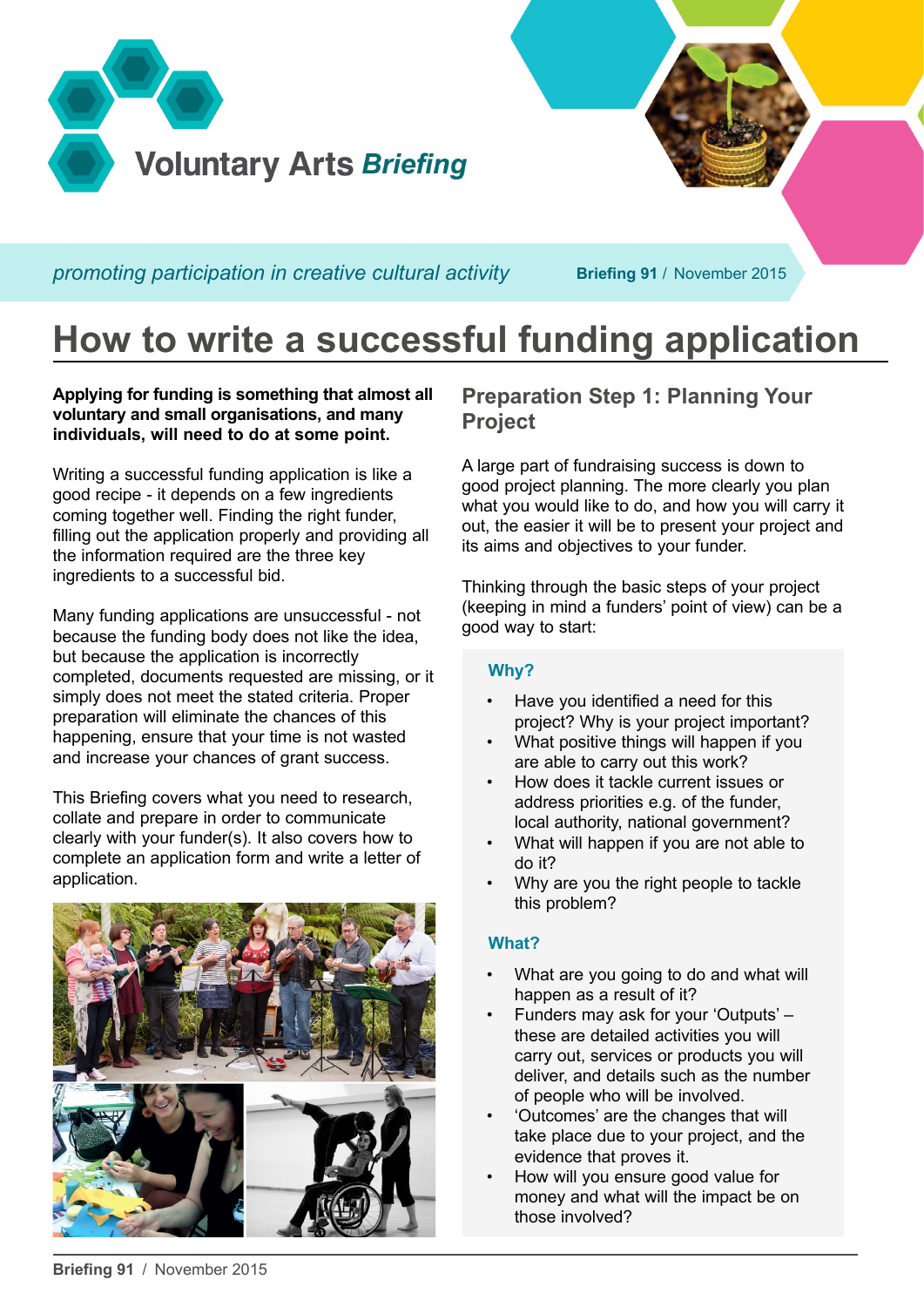## **Who?**

- Know who the direct and indirect beneficiaries are.
- Why should it be you who delivers this project? What evidence do you have to support this?
- What does the funder want to achieve? How can your project help them do this?
- Who are your partners (if appropriate)? How will you make use of networks to deliver the project and get the maximum impact?

## **Where?**

- Where will the project take place? Is there anything specific about this area\* that makes your work a funders' priority?
- • How will your work add to this community?
- How will your work complement other initiatives in the local area or plug specific gaps?
- What relationships do you have with other local organisations or groups?

\* area may also have implications on where you can apply for money, as for small amounts of money, local trusts can be a good place to look. Some large funders also direct grants at certain areas where they do not currently have a good geographical reach.

# **When?**

When will the project take place? Make sure this is achievable based on the funder's quidelines and the turnaround of the grant application, and take into consideration time required to recruit and induct staff if required.

There are also some 'management models' which are widely available and may help you think about and plan your project. For example:

- **SWOT Analysis** (Strengths, weaknesses, opportunities and threats)
- **• PESTEL Analysis** (Political, economic, social, technological, environmental, legal)

# **Preparation Step 2: Finding the Right Funders**

Researching and developing a positive relationship with your funder can enhance your written application.

If you expect to submit a few applications, it is a good idea to plan a strategy and prioritise before you start. That way you can plan your time more easily and make the most of it. First of all, make sure you know when application deadlines are and how long it will take after submission before you hear about the outcome.

## **One or more funders?**

Some funders may be willing to pay 100% of your project costs while others won't. Details of how much they can cover will be in the application guidelines. If, for example, a funder is willing to pay for 60% of your project, you will need to find another funder(s) to make up the shortfall (this is called 'match funding') - another reason why having a funding strategy is so important.

Bear in mind that you might not be successful, so it's important to have other potential funders to apply to.

Unfortunately, most funders do not fund ongoing running costs, preferring to put their money into specific 'projects' (i.e. an activity within a specific time frame, with a set purpose, and that can demonstrate one or more outcomes).

So you may want to consider what project management or overheads costs you could add to the final budget or how you could present core costs in the form of a project proposal, if appropriate.



## **Who to target**

Identifying the most appropriate funders for your organisation and project can be the most important stage in the application process. Thorough research at this point will avoid time wasted applying to funders who may not even have an interest in your project or area.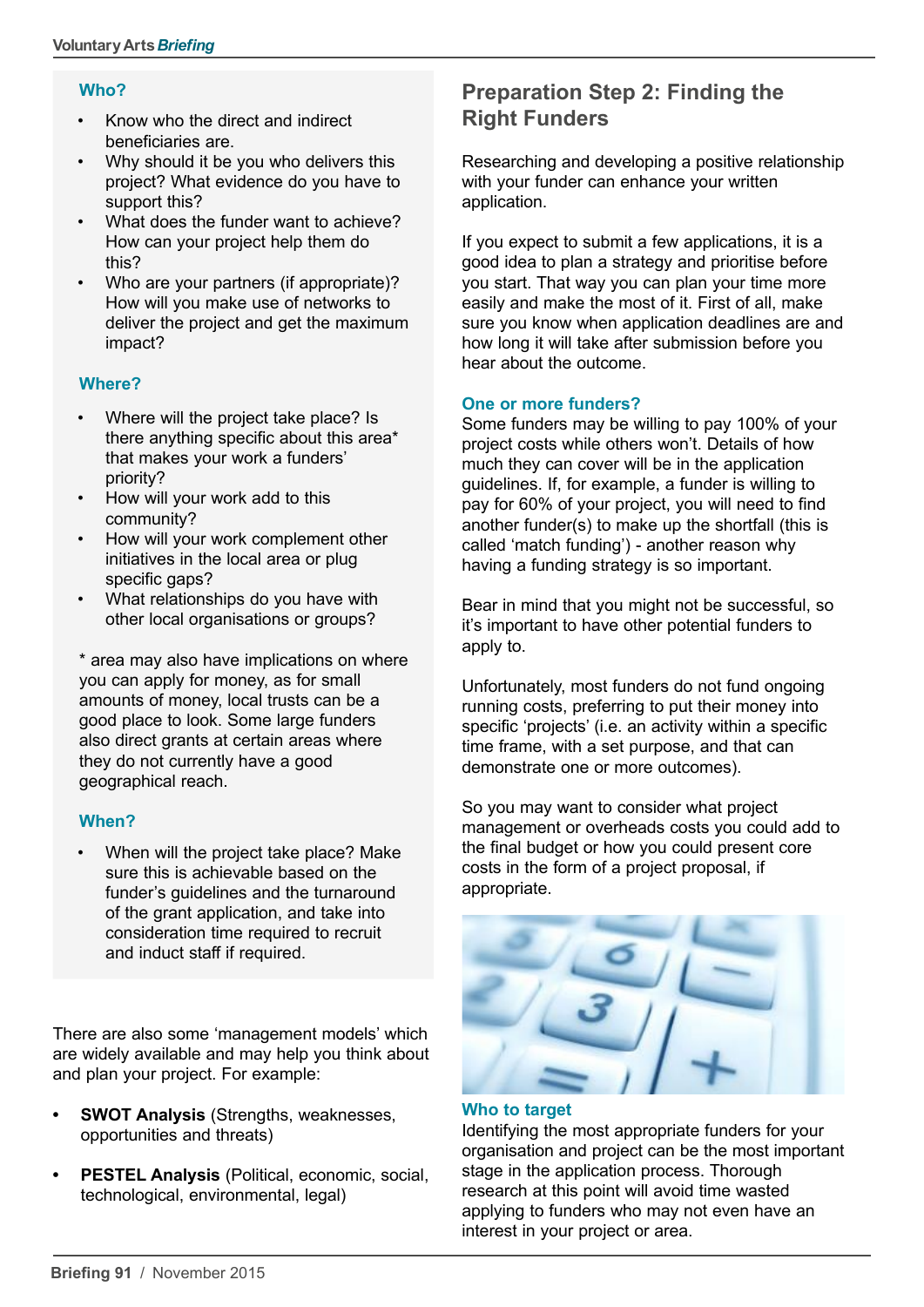#### **Match, don't shoehorn**

There is no point trying to squeeze your project into funding criteria that is not really appropriate. A good rule is to see how your aims and objectives match the funder's needs and priorities. Based on this, you should be able to prioritise your applications by evaluating:

#### **PROSPECT**

(the chances of success)

#### **£££**

(the amount of money you can expect to get)

\_\_\_\_\_\_\_\_\_\_\_\_\_\_\_\_\_\_\_\_\_\_\_\_\_\_\_\_\_\_\_\_\_\_\_

#### **TIME**

(the amount of time the application will take you and the amount of time it will take for you to get the money)

\_\_\_\_\_\_\_\_\_\_\_\_\_\_\_\_\_\_\_\_\_\_\_\_\_\_\_\_\_\_\_\_\_\_\_

#### **Plan ahead!**

Allow yourself plenty of time for writing a funding application. Make a note of the deadline for submissions and the 'turnaround time' as these can vary greatly between funders (e.g. monthly, twice yearly, etc.). If you are planning a big project and are applying for a larger sum of money, allow for 6-9 months.

Use the funding resources available to find funders to whom you are eligible to apply. There are websites (see Further information and resources) and specialist funding directories.

NOTE: Remember to make sure that you are reading up-to-date information, as funders can change and amend guidelines and objectives up to three times a year.

# **Check the Guidelines**

Once you have found the funder you would like to apply to, read the guidelines more than once. Make sure you are eligible and meet all requirements (e.g. is your group organised in the right way? Can the funds be used for your project? Is there a list of exclusions? Do you have to be a registered charity?)

It can be helpful if two people read the guidance notes, jot down what they think the key elements are, and then compare notes. This method will not only ensure that your organisation is eligible, but also keeps the funder's objectives at the forefront of your mind.

Do not be afraid to contact funders to discuss your project idea(s), their requirements or ask questions if you need to. This may be an especially good idea if, for instance, you are concerned that a similar project may already be running, or you would like to discuss your project before spending time on the application process. They will probably be able to give you advice about what interests them most about the project, suggest a good time to send your application in to catch the next funding decision meeting and, most importantly, whether they have money and how much!

If you do contact funders, always be professional and make sure you are well prepared.

Check restrictions on what the funder can spend their money on – you may need to specify exactly what you will use their money for, as some items in your budget may not be fundable by them

Find out if match funding is required  $-$  if so, how do you plan to raise the rest of the money and when will you know if you've been successful?

# **You're ready for the application**

Now that you're certain you can apply, you can turn your attention to the funder's template application form or letter of application.

## **Action Step 1: Starting your Application**

#### **The title**

To enable not only your stakeholders but also your funders to know instantly what your project is about, choose a title for your project that is clear and self-explanatory (e.g. 'Computers for Creative Kids').

#### **Be realistic**

The best projects are usually small but have a direct, measurable impact which can be



a C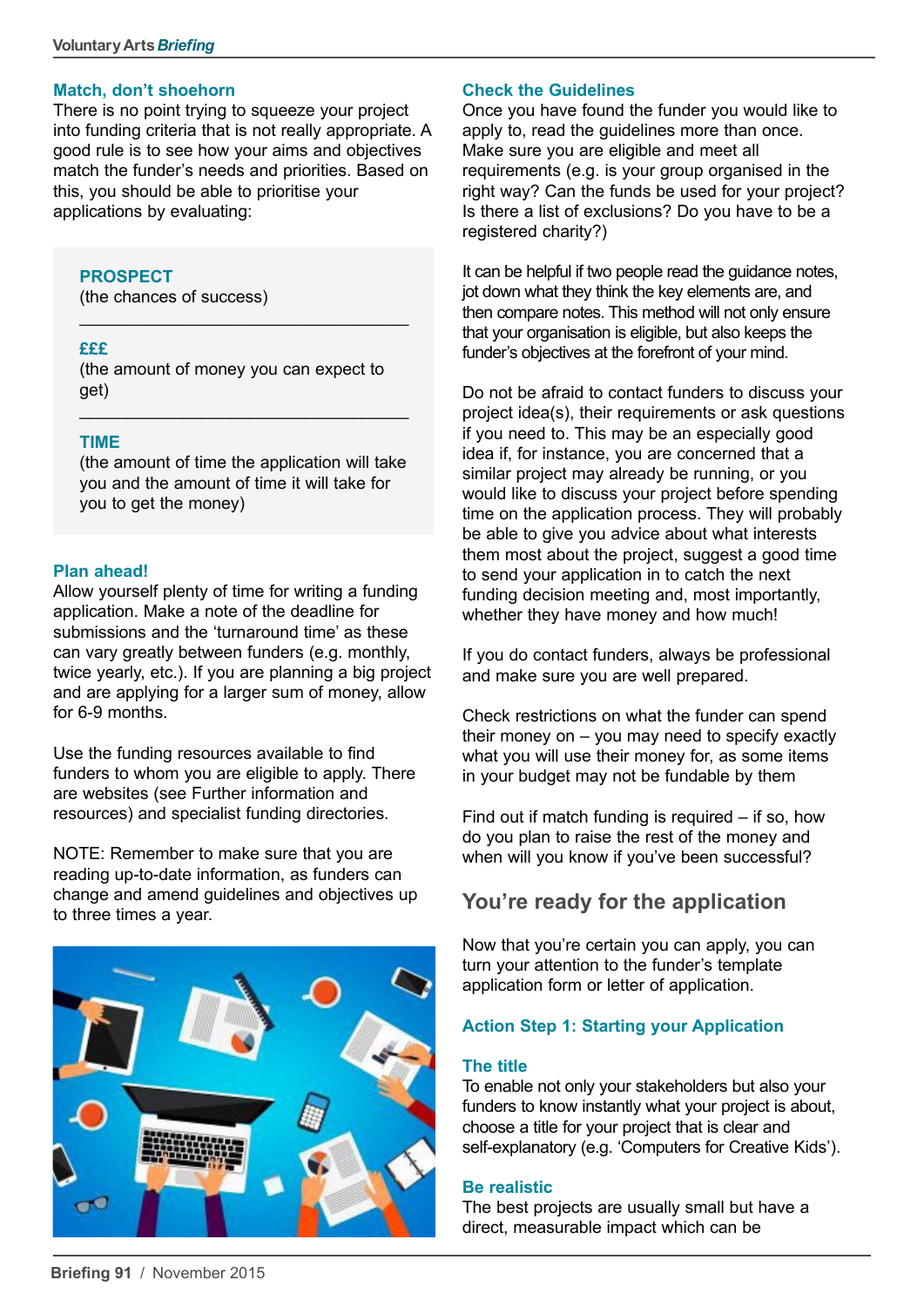considered a success. The most important things are that you are addressing a proven need and that your aims and objectives are clear and realistic. A project that is achievable, useful and focussed will show funders that it has been well-planned and organised.

## **Stay focused**

Make sure you and your colleagues are clear about who is co-ordinating the project and the funding applications. Keep sight of your project plan and original aims, especially:

- What you are asking for  $-$  how much money, over what time period and for what purpose. Where appropriate, let them know what you have already and how you will get the rest;
- How will you specifically use the money to achieve your aims?;
- When you describe what you want to do, emphasise the things which the funder will be interested in (taking relevant points from the funder's guidelines will help).

## **Benefits and Evidence**

Remember that funders are often more interested in who will benefit from your project than the needs of your group or organisation. Demonstrating these benefits is vital, and can be

done in a variety of ways:

- Statistics use surveys, census, council records or any statistics in your area to help prove your project is needed. Statistics greatly help funding claims when presented properly with a good application;
- Be specific  $-$  avoid vague statements and be as specific as possible about why your project is needed at this time;
- • Explain use plain language to explain who will directly benefit and how from your project:
- Where possible, use evidence to back up claims of your achievements: testimonials, positive reviews or press, pictures, recordings and case studies.

## **Project costs**

Make your budget as accurate as possible but don't panic - you won't know everything before you start the project and making small changes to the budget is normally okay as long as you keep your funder informed.

Work out a breakdown of the costs and be realistic. People sometimes think that by asking for less they have a better chance of being successful. But, if the budget does not match the

aims, it just looks like it's not costed properly. Equally, do not inflate the budget artificially. Experienced grant assessors can always spot over budgeting.

If your group does not have a financial officer or a dedicated treasurer, it may be a good idea to seek financial advice. Your figures and cost breakdowns must be as accurate as possible (e.g. if it is for larger sums over a period of two to three years you should allow for inflation).

## **Monitoring & Evaluation**

The funder will need to feel confident that your organisation can competently manage the project and the funds. You will have to prove this in your application or letter. One way of doing this is by setting up a clear monitoring and evaluation system.

Describe in detail how the project will be evaluated when it comes to an end. Some projects will be easier to evaluate than others. How will you show what you have accomplished? For example, if your goal is a renewed sense of well-being in a community, try using anecdotal evidence, such as case studies.



## **Exit Strategy**

Most funders will want to see a clear exit strategy as they will not want to continue funding you indefinitely and will want to know that you can survive once their funding has ended. State clearly what you will do once the initial project and funding comes to an end (i.e. will you look for funding elsewhere or is it definitely a one-off project that will not be repeated or continued?).

# **General rules to remember:**

**Avoid jargon** – most applications are read by people who have no idea about your organisation, so make it sound attractive but not convoluted. Use plain language and keep your answers concise and to the point. Never use acronyms and abbreviations unless they are explained.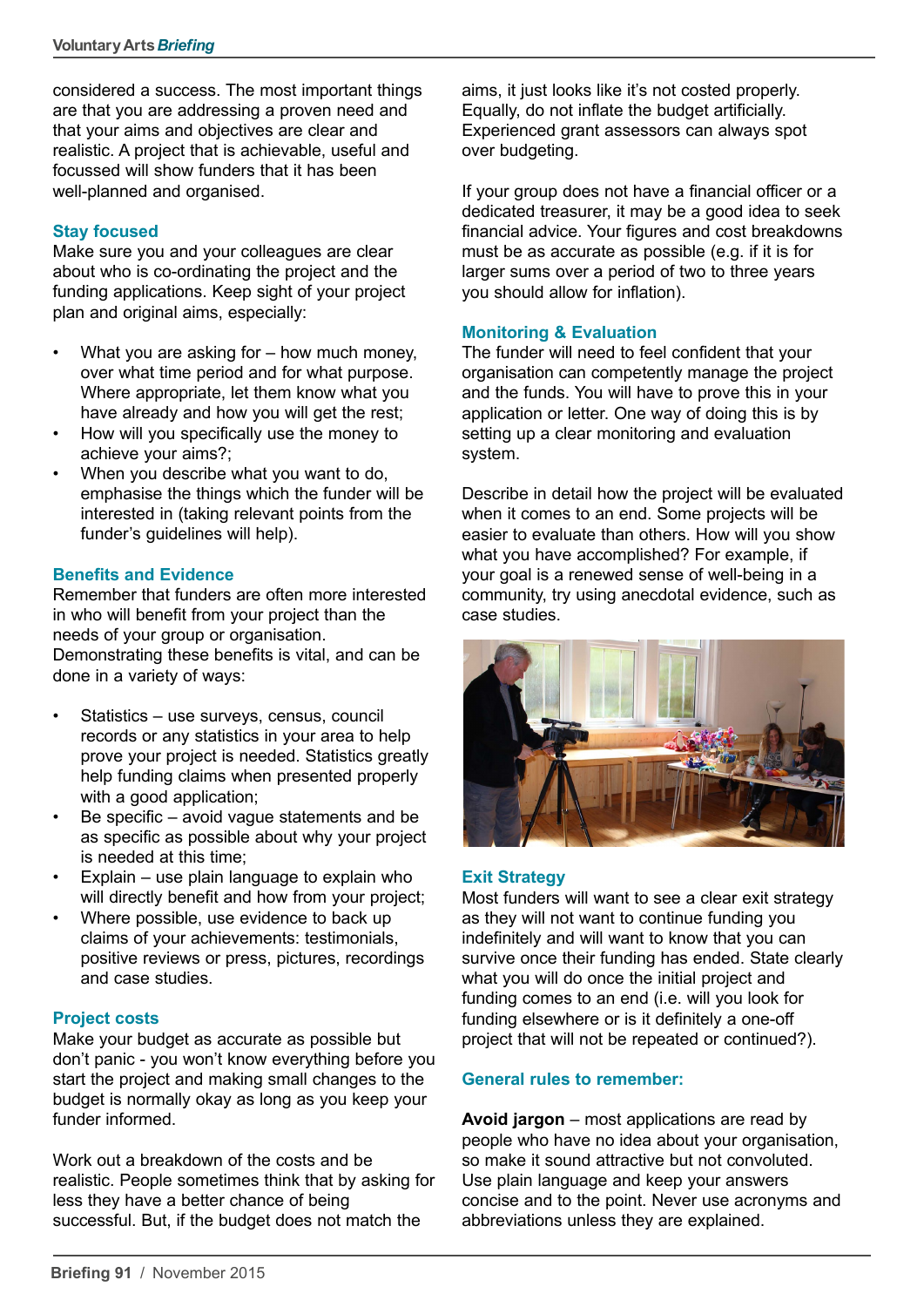**Do as you're told** – be sure to follow the instructions carefully and give them exactly what they want. If the form states that you should only type within the boxes or that they want the application posted not emailed, then do what they ask!

**Assume nothing** – work on the basis that the funder has no prior knowledge of your group. organisation or local area. What may be obvious to you may not be obvious to the person assessing your application.

Ask someone to read it – get somebody who is not associated with your project to look over the application or letter once it's finished. This will give you a good idea of how it reads.

**Type it** – unless it's not possible, type your application rather than hand-writing it  $-$  it will look more professional. It's also easier to send to other people for checking, and you may want to re-use relevant parts in other funding applications.

**Don't rush** – a successful funding application takes time and effort, so don't rush it. Make sure everything is exactly how you want it to be. If some of your answers look weak, or you need more statistical information, take the time to get it right as this will maximise your chance of success in the long run.

**Documents** – send all the supporting documentation required in the right format - i.e. accounts, budget, reference (arrange your reference in advance!). Funding applications can be immediately rejected if supporting documents are missing or incomplete. If you're sending a copy of your annual accounts or your constitution, make sure they are signed and dated. Most funders will ask for your most recent bank statement, and that it be the original. Always make sure to affix correct postage if you are posting the application. Also ensure that your application is signed by you and a referee if required. **Action Step 2: Completing the Application**

**Read the questions, twice!** – make sure you've read and understood all the questions. If you don't, ask the funder

**Answer all the questions** – never leave a queation blank on the form. If it does not apply to your organisation, write 'N/A'

**Use the funder's language** – use key 'buzzwords' from the guidelines in the application, where you can.

**Be positive** – use confident, active words like: 'increase', 'maximise', 'save', 'assist', 'decrease' and avoid using words like: 'would', 'could', 'should' and 'may'

**Keep focussed** – stay focussed on your vision, aims and objectives and keep what you say clear, concise and convincing.

## **Other ways of applying**

Not all funders have straightforward application forms. Some may ask you to apply in other ways, such as:

**Two stage application processes** - Many of the larger trusts, foundations and public funders now use a two-stage application process. You will often be asked to complete a preliminary application to help the funder ascertain the suitability of your project. This will look for basic information – your project plan is likely to contain everything you need at this stage. The trust will then ask you for a second round, full application if they are interested in funding your project. Make sure you take the 1st round response time into consideration in your plan.

**Meeting with a Grants Officer** - Some larger trusts may ask you to meet with one of their Grant Officers after your application has been accepted. Use this opportunity to tell them as much as you can about the project. This person will normally then need to represent your project at a Grants Assessors meeting, so the more they know about your project, the better it will fare when they are grilled by the other officers!



**Letters of application** - Many Trusts and Foundations have no standard application form and request a letter of application instead. They will usually have guidelines you need to follow, so take the time to get a copy of them for reference.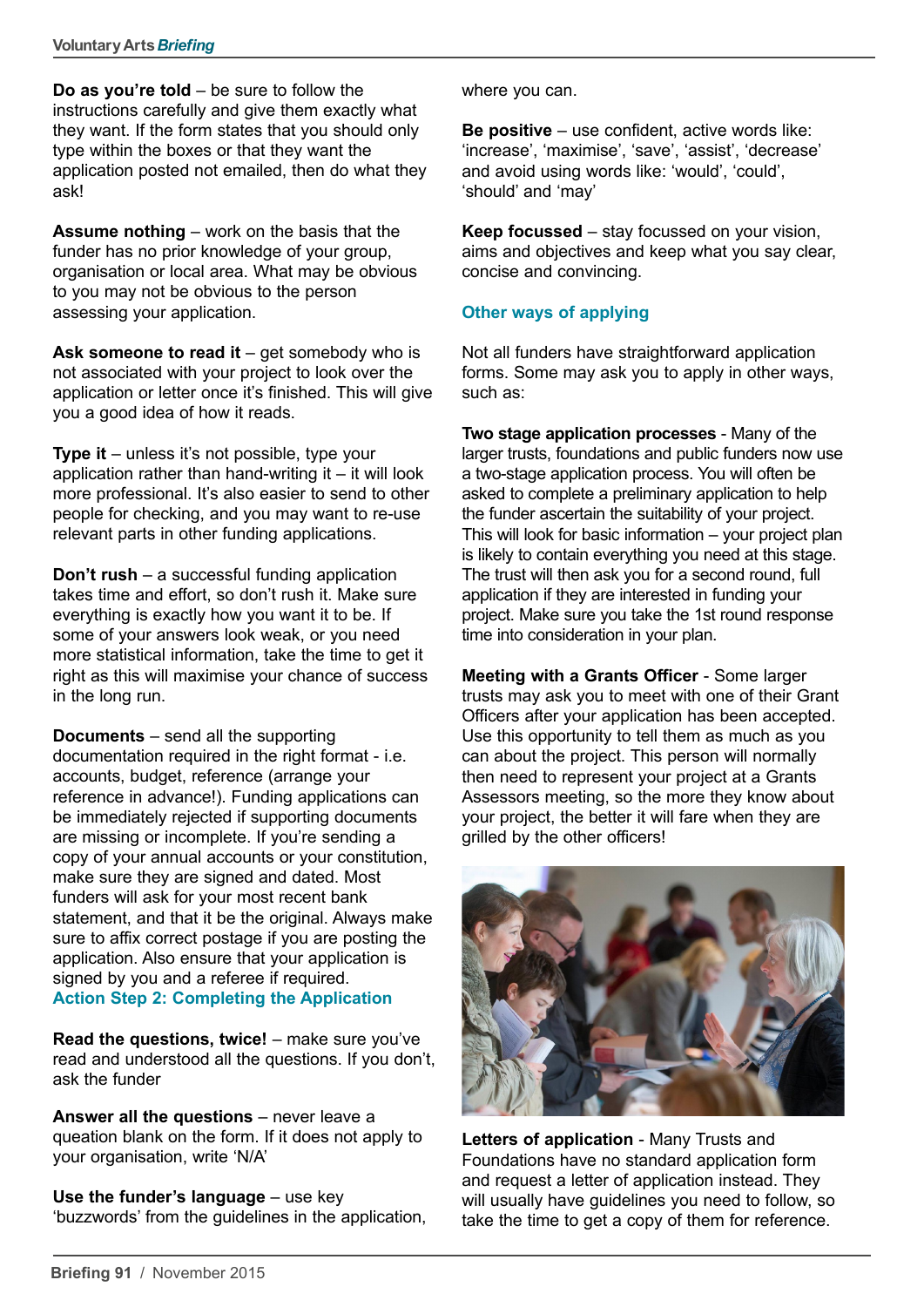Never send a standard letter; always write a personal letter to each funder, and consider the following:

- • Find out who the correct contact is and address the letter accordingly;
- Send your letter on headed paper, with details of your charity or company no. (if applicable);
- Use factual information, and remember to back this up with statistics if you can;
- Keep your letter of application short ideally no more than 2 sides of A4 plus budget (unless they ask for otherwise).

# **Typical headings for your proposal could be:**

- project title
- introduction and brief history/background of your group or organisation
- summary of the project proposal a concise statement detailing who you are, what you would like to do, how much it will cost in total, and what you are asking them to contribute
- project description  $-$  the aims / objectives of your project, why it's important and how it will directly benefit users. How it will be run, when it will happen, how it will be monitored and evaluated, and the results you expect to achieve (outputs and outcomes).
- a summary of any other funders

Be sure to include your email address / phone number / postal address for them to contact you for more information. Attach the following documents to your letter (unless asked not to):

- project budget
- governing document (e.g. your constitution)
- the most recent annual accounts (or projected accounts if you are a newly formed organisation)

NB: Some funders welcome additional information, such as examples of past work (project DVDs, publications, etc.) so find out if they would like to see them.

Keep a copy of the final application form or letter. You can use this application as a reference when making future funding applications to similar funders. Remember to thank the funder and keep them informed of all progress.

Unsuccessful funding bids can be hard to accept and disappointing, especially after all the work you put into the application process. If you are unsuccessful, you could contact the funder for

feedback to help you with your next application. Sometimes, however, it is simply a case of too little money and too many applications.



# **Further information and resources**

# **Voluntary Arts**

Visit our dedicated funding page for nation-specific information and useful links [www.voluntaryarts.org/funding](http://www.voluntaryarts.org/funding)

Sign up to the [Voluntary Arts enews](http://www.info.voluntaryarts.org/enews) to stay in touch and receive regular funding updates www.[info.voluntaryarts.org/enews](http://info.voluntaryarts.org/enews)

# **Other sources of funding and support**

- **• Directory of Social Change** produces a wide range of fundraising guides. Order online at: [www.dsc.org.uk/publications](http://www.dsc.org.uk/publications)
- Search for **local and national government funding**, view the latest funding news and browse training opportunities at: [www.governmentfunding.org.uk](http://www.governmentfunding.org.uk)
- **UK Fundraising** is a fundraising consultancy that supports organisations to use digital tools to enhance their fundraising: [www.fundraising.co.uk](http://www.fundraising.co.uk)
- • Visit **Fit For Funding** for fundraising training and support: [www.fit4funding.org.uk](http://www.fit4funding.org.uk)
- National Lottery Money is given out by 12 independant organisations, each with specialist knowledge of their sectors. Use the **National Lottery Good Causes Funder Finder** to find the right match for your project [www.lotterygoodcauses.org.uk/funding-finder](http://www.lotterygoodcauses.org.uk/funding-finder)
- Visit the **Big Lottery Fund UK** website to search for funding and access practical guidance on how to secure funding and plan a successful project: [www.biglotteryfund.org.uk/funding](http://www.biglotteryfund.org.uk/funding)